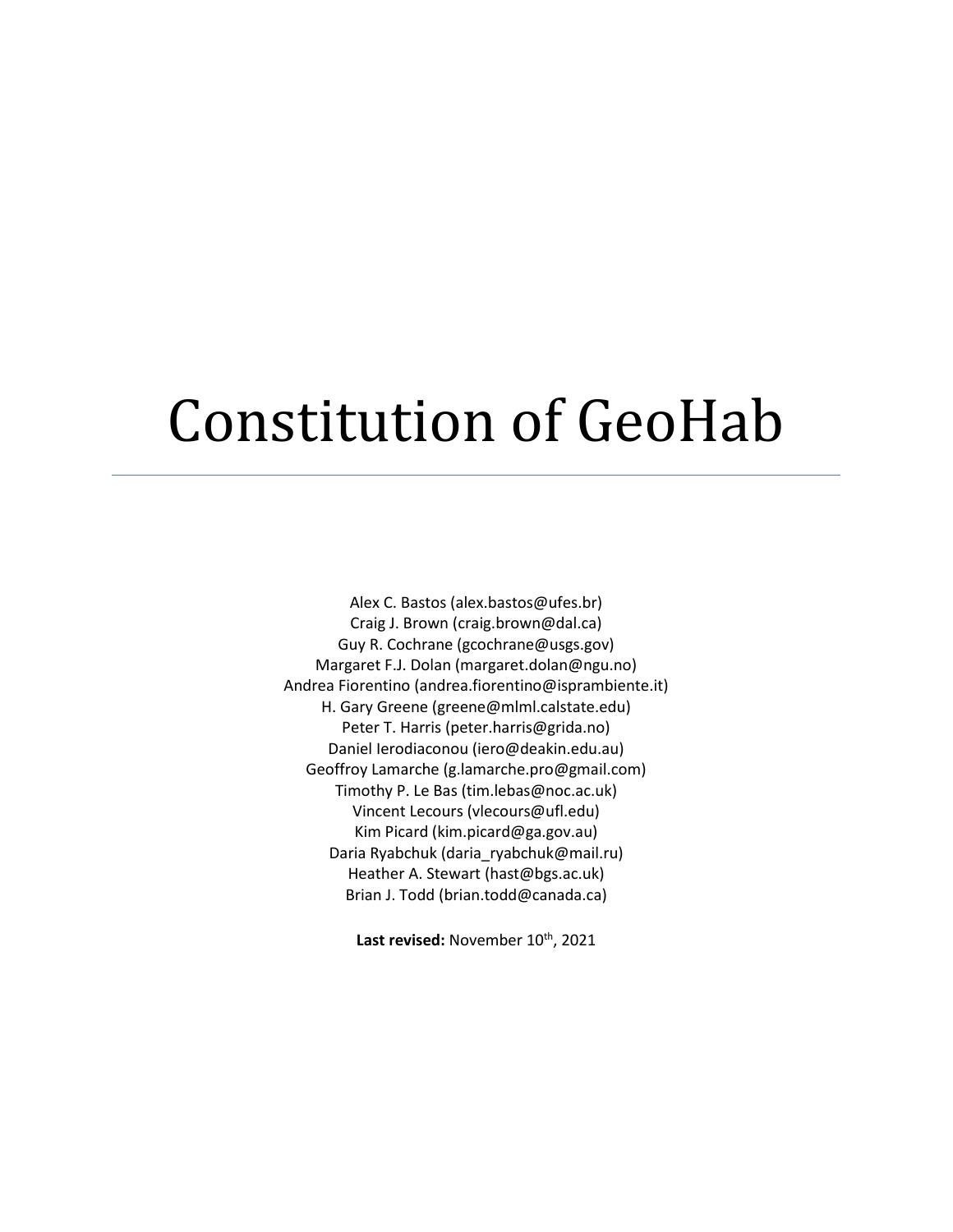## **Article 1: Organizational Name**

A. The Organization will be known as GeoHab, which stands for "Marine Geological and Biological Habitat Mapping".

## **Article 2: Purpose**

A. GeoHab convenes annual international meetings to bring together individuals interested in advancing the discipline of marine geological and biological habitat mapping critical for marine spatial planning and ecosystem-based management (see Appendix 1).

GeoHab is an international forum that meets annually to share ideas and information on marine-related science, technology, and innovation and, in particular, to

- maintain awareness of technological developments and survey standards,
- identify existing metadata sources relevant to marine habitat mapping,
- build links between marine habitat mapping agencies and practitioners worldwide,
- discuss international mapping schemes and standards,
- encourage members in their development of new thematic maps useful for fisheries management, biodiversity management, and the assessment of Marine Protected Areas,
- encourage members to apply and evaluate habitat classification systems using realworld examples,
- promote the participation of early-career researchers in the scientific community,
- support innovation in seafloor research and technology, and
- support and initiate scientific publications that promote the work of participating GeoHab scientists and students.
- B. GeoHab is closely linked with the Circum-Pacific Council (CPC, www.circum-pacificcouncil.org), which is in charge of GeoHab's finances; the role of the CPC is described throughout this document.

## **Article 3: Participants**

- A. Any interested individual is eligible to participate in the Organization without fees. Participants may hold executive positions, vote in elections, and vote on GeoHab business.
- B. The Organization does not place any limits on participants based on age, gender, race, religion, language, or disability.

## **Article 4: Executive Committee**

- A. The Executive Committee (EC) will be made up of 5 officers, listed below. The present officers are listed in Appendix 2.
	- i. President
	- ii. Executive Director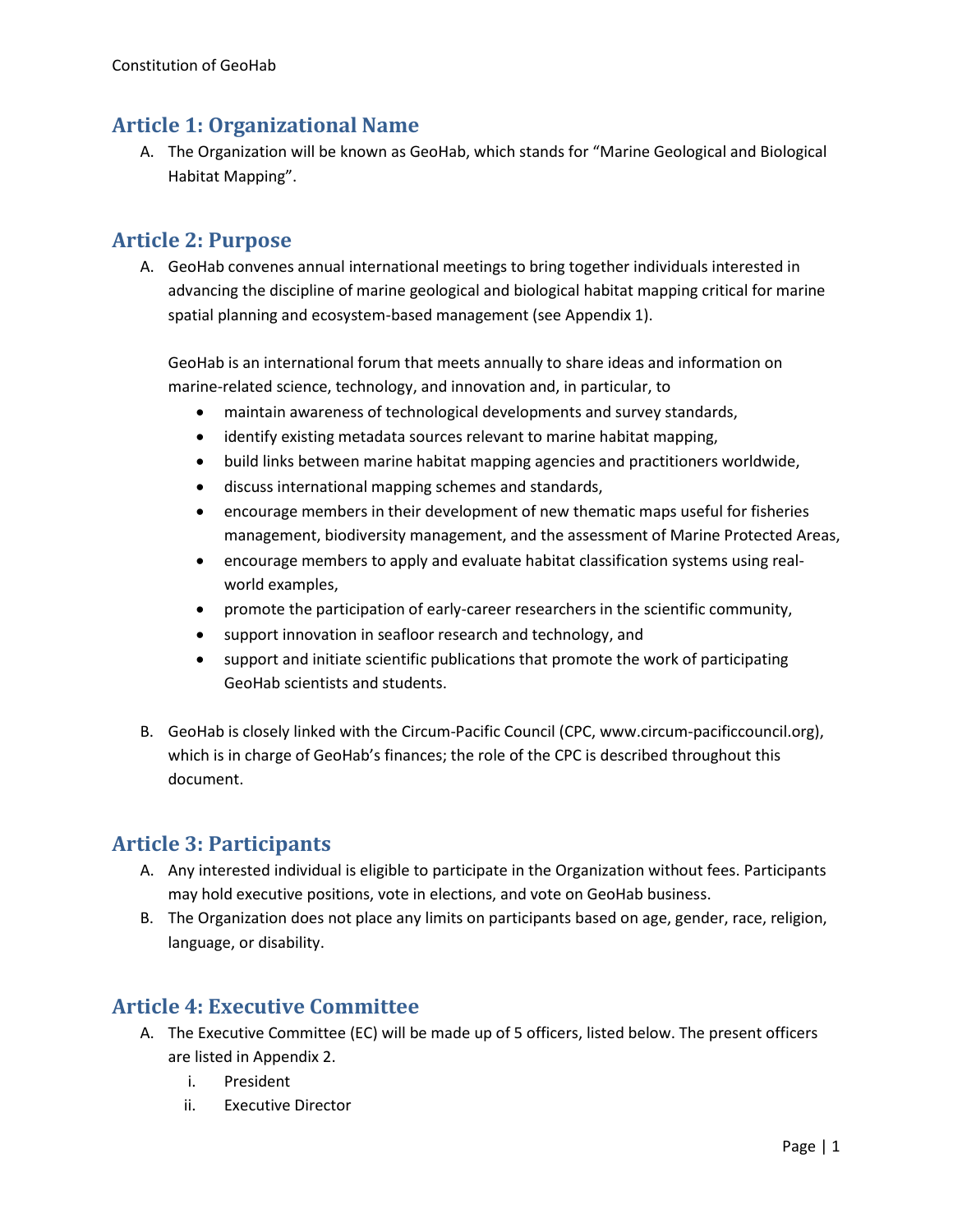- iii. Treasurer
- iv. Upcoming Conference Chairperson
- v. Past-conference Chairperson
- B. The duties of each executive officer are as follows:
	- i. The President shall:
		- a) Be elected by the members of GeoHab (see Article 7).
		- b) Be responsible for ensuring the smooth operation of the Organization.
		- c) Work with the GeoHab community to facilitate the establishment of an annual vision for the Organization.
		- d) Be responsible for ensuring their successor is properly transitioned into the role of President.
		- e) Act as a signing officer of the Organization.
	- ii. The Executive Director shall:
		- a) Act as second in command to the President.
		- b) Be appointed by the members of the EC and serve at their pleasure (see Article 7).
		- c) Be reviewed annually by the other officers.
		- d) Be responsible for ensuring the smooth business operation of the Organization.
		- e) Work with the GeoHab community to facilitate the establishment of an annual vision for the Organization.
		- f) Be responsible for ensuring their successor is properly transitioned into the role of Executive Director.
		- g) Share responsibility with the President in chairing all Organization meetings.
		- h) Act as a signing officer of the Organization.

#### iii. The Treasurer shall:

- a) By necessity, be a citizen of the United States.
- b) Be elected by the members of GeoHab (see Article 7).
- c) Work closely with the Circum-Pacific Council to keep records of all spending within the Organization in accordance with regulations pertaining to non-profit organizations in the United States of America.
- d) Create and maintain the annual budget and share this documentation with the broader community at the Annual General Meeting.
- e) Act as a signing officer of the Organization.
- f) Be responsible for managing the Organization bank account.
- g) Act as chair of Organization meetings in the absence of both the President and Executive Director.
- h) Be responsible for the compilation and filing of annual tax returns.
- iv. The Upcoming Annual Conference Chairperson shall:
	- a) Be nominated by the Organizing Committee of the Upcoming Annual Conference (see Article 7).
	- b) Follow the Guidelines in Article 6 concerning the operation of a GeoHab Conference.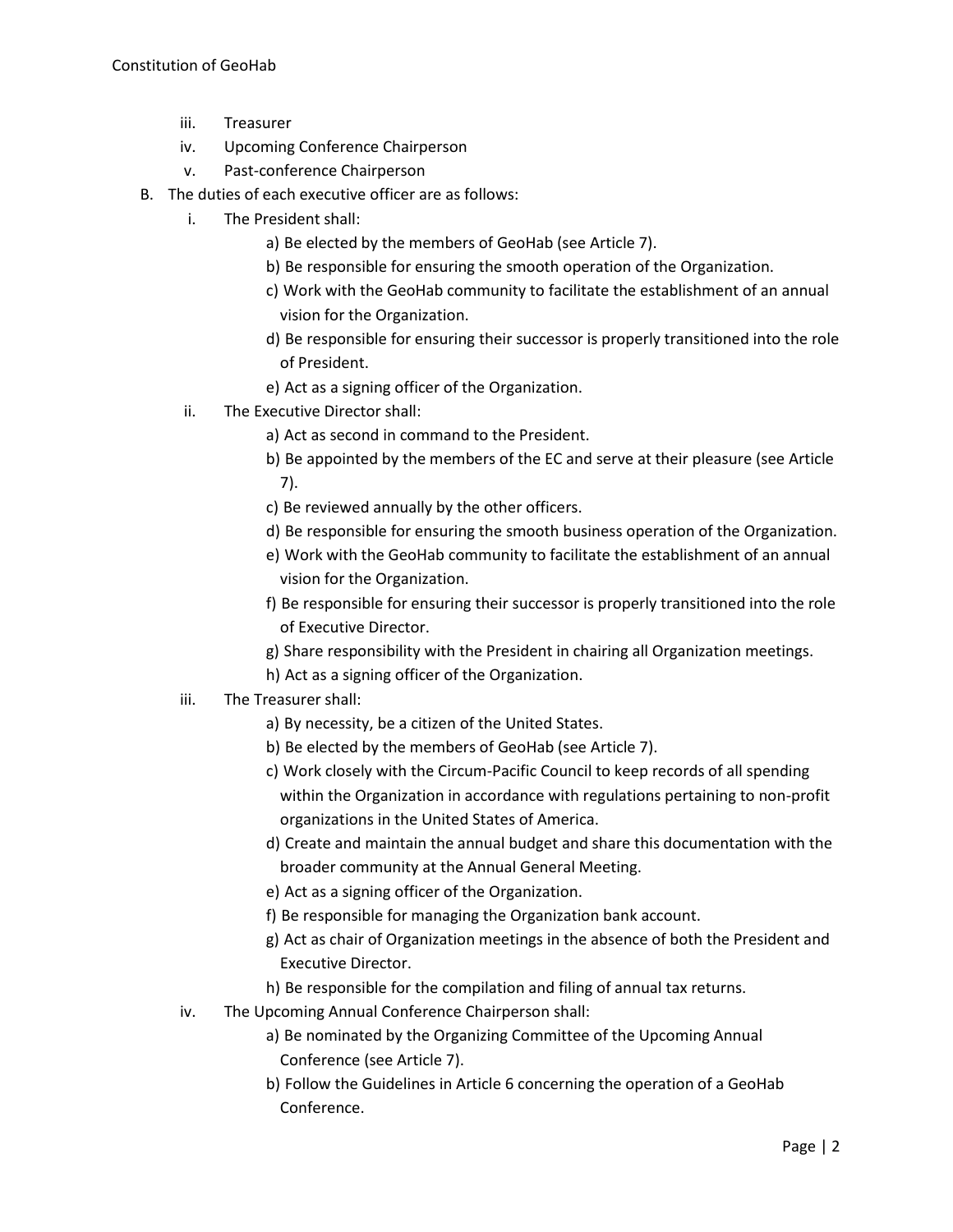- c) Provide planning updates to the other GeoHab Executive Officers.
- v. The Past-conference Chairperson shall:
	- a) Follow the Guidelines in Article 5.
	- b) Provide guidance to the Upcoming Annual Conference Chairperson and the other Executive Officers as deemed appropriate.
	- c) Provide advice and guidance to the current and future Annual Conference Chairperson(s).

## **Article 5: Annual General Meeting**

- A. The Annual General Meeting (AGM) is held each year during the annual GeoHab Conference. The meeting is usually held after the final science presentation on the last day of the conference (Thursday) for the duration of one to two hours.
- B. Any GeoHab participant may attend the AGM.
- C. An attendance list is circulated at the AGM and provided to the rapporteur (see E).
- D. An AGM Chairperson either volunteers or is put forward by those in attendance.
- E. An AGM rapporteur either volunteers or is put forward by those in attendance.
	- i. The rapporteur keeps notes on the proceedings of the AGM.
	- ii. The week following the AGM, the rapporteur circulates said notes to a few GeoHab participants who were present at the AGM and who volunteered to provide their edits and comments.
	- iii. Upon completion of editing, the rapporteur circulates the AGM minutes to all those participants who attended the meeting, with special consideration that the minutes are sent to the Upcoming Annual Conference Chairperson(s). The minutes are also posted on the GeoHab website (www.geohab.org).
- F. The recommended format of the AGM is provided in Appendix 4.

## **Article 6: Annual GeoHab Conference**

- A. GeoHab conferences are held annually, usually in May; hosting a conference in a different month would be at the discretion of the Executive Officers.
- B. In order to maintain GeoHab's international presence and perspective, the intent is that GeoHab conferences will be held on different continents and in different hemispheres each year.
- C. The selection of the host country is decided at least two years in advance at the Annual General Meeting (AGM) held immediately after each GeoHab conference (Article 5, guidelines 12 to 16). This process is initiated by an offer from a delegate (usually but not always from an internationally recognized marine science institution), who would then become the Chairperson of the conference the year it is held.
- D. The organization of the conference is up to the Conference Chair and a Local Organizing Committee (LOC). Advice and support are encouraged to be sought from the previous Pastconference Chairperson (see Appendix 6). Guidelines are provided in Appendix 3.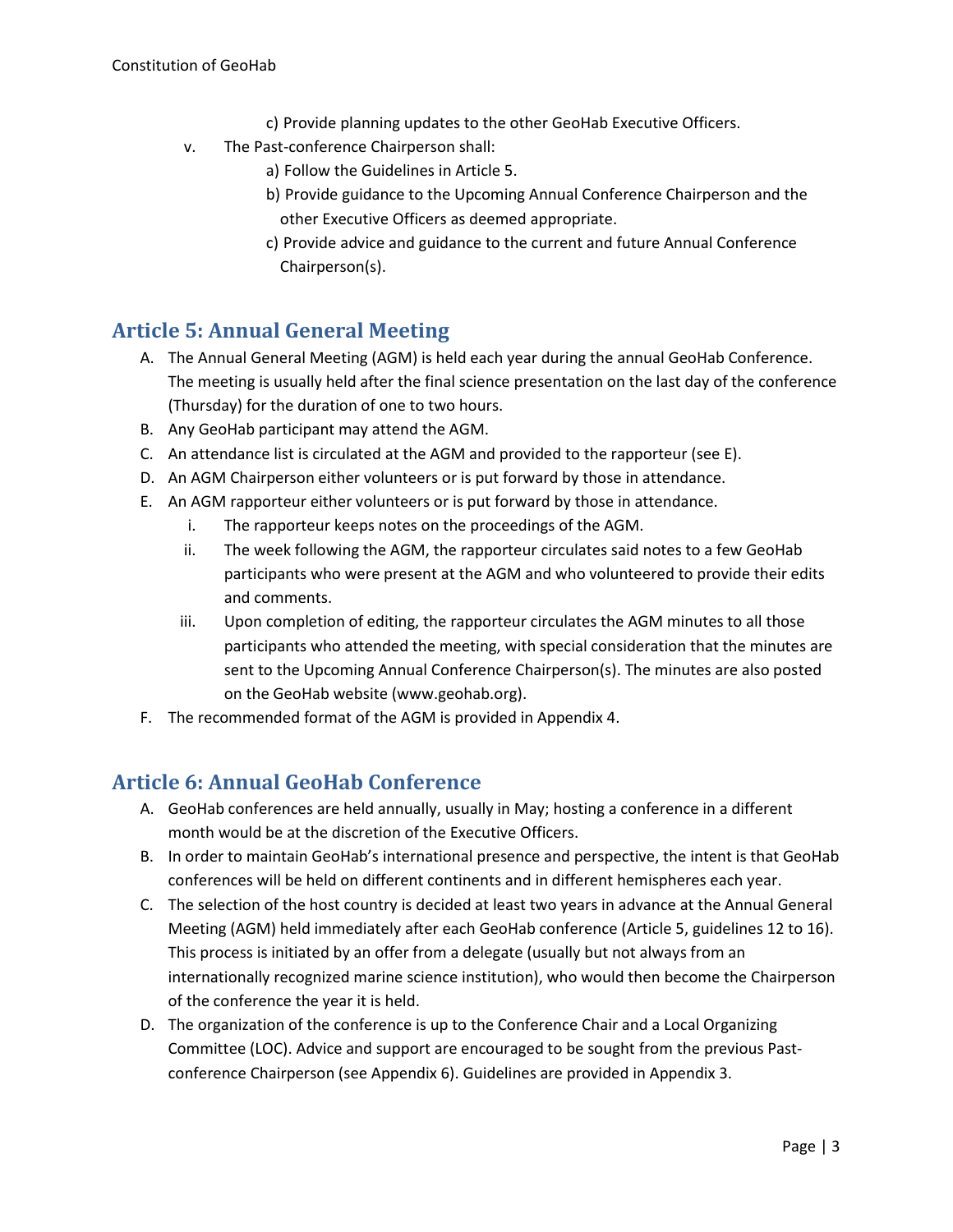E. If a planned conference must be cancelled for any reason, the LOC will work with the GeoHab Executive toward a reasonable solution.

## **Article 7: Appointments and elections**

- A. The Executive Committee shall appoint an Executive Director to work on behalf of GeoHab. This appointment will have a three-year term limit.
- B. The Executive Director shall be responsible for overseeing the elections of the President and Treasurer.
- C. Nominations for elections can be given to the Executive Director before the AGM at which elections shall take place, and notice of nominees will be given at the same time notice of the AGM is given to the rest of the GeoHab membership. Alternatively, nominations will be taken from the floor during the AGM at which the elections are taking place.
- D. Voting will be conducted via a show of hands.
- E. A majority vote (50% + 1) is required to elect each position.
- F. Each member can hold at most one executive position at a time.
- G. There is a three-year limit on the period in office for President and Treasurer. These two position periods may be asynchronous.
- H. Incumbents can serve multiple three-year periods if re-nominated and re-elected.

## **Article 8: Impeachment**

- A. No member of the Executive Committee may be recalled without just cause or in any manner not specified in this Constitution.
- B. This Constitution defines just cause as:
	- i. Failing to attend two consecutive Annual General Meetings.
	- ii. Failing to fulfill the majority of their mandates as dictated by this Constitution, within reasonable limits and without reasonable excuse.
	- iii. Conduct likely to result in dismantling of the GeoHab organization or conduct likely to bring the Organization into disrepute.
	- iv. Other gross misconduct.
- C. A vote to impeach an Executive Committee member can only be brought forth at an AGM.
- D. Any member present at an AGM may put forth a motion to impeach an Executive Committee member provided they have a petition signed by 75% of current members at the same AGM.
- E. Advance notice of a motion to impeach must be given to the Executive Committee member facing impeachment, and that Executive Committee member must have the ability to speak in their defence before the vote is taken.
- F. A vote of 75% +1 of the membership present at an AGM is required to impeach an Executive Committee member. Voting will be conducted by secret ballot.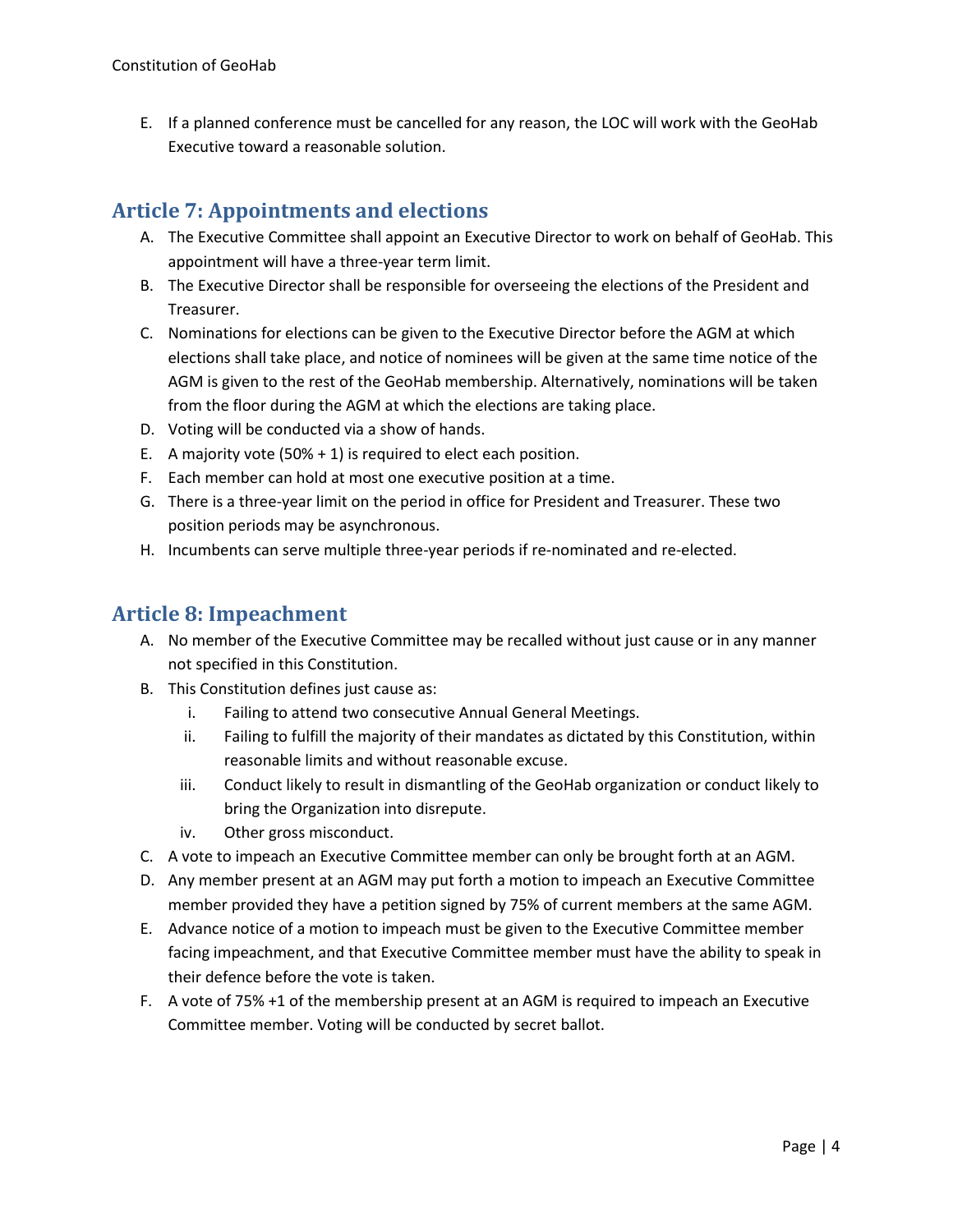## **Article 9: Constitutional Amendments**

- A. Amendments to this Constitution are subject to the following regulations:
	- i. Amendments to the Constitution can only be made at an AGM.
	- ii. Motions to amend the Constitution must be presented to the President or Executive Director of GeoHab no less than three days before the AGM at which the Constitution will be amended.
	- iii. All members are entitled to vote on amendments to the Constitution.
	- iv. Voting will be conducted via a show of hands, though any member may request that the motion be voted on by secret ballot. If any one member requests this for any motion, voting must be done by secret ballot.
	- v. A 2/3 vote of the members present at the AGM is required to pass a motion to amend the Constitution.

## **Article 10: Finances**

- A. As stated in Article 4, the President, Executive Director, and Treasurer will be the signing officers of the Organization.
- B. At least one signing officer must sign every cheque from the bank account of the Organization.
- C. An executive officer cannot sign a cheque made out to his/herself.
- D. The ATM card is held by the Treasurer or host and is to be used only when a cheque is not acceptable.
- E. The budget will be created each year by the Treasurer and will be passed by the executive committee at the AGM.

## **Article 11: GeoHab Website**

- A. The official website of the Organization is www.geohab.org.
- B. At each AGM, the EC will establish a "Website Committee" of 3-4 individuals to maintain, update, and manage content on the GeoHab website. This committee is not responsible for the yearly conference sites, which are the responsibility of the LOC, but coordinates with the LOC on the content relevant to the conferences.
- C. Suggested changes to the website can be put forth at the AGM.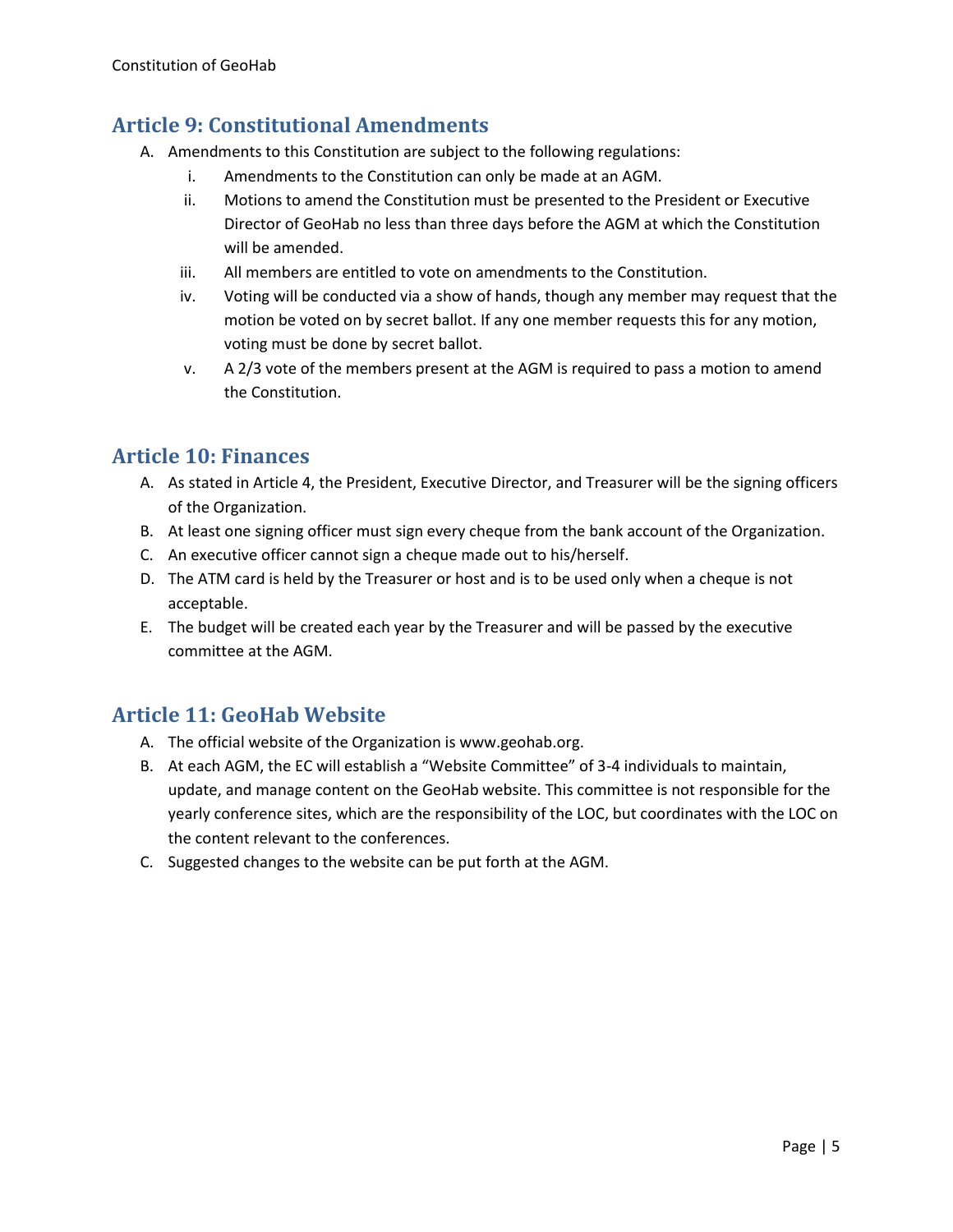| Conference<br><b>Number</b> | Year | <b>Location</b>                   | Country/Territory                  | Chairperson(s)                                       |
|-----------------------------|------|-----------------------------------|------------------------------------|------------------------------------------------------|
| 21                          | 2023 | St-Gilles                         | La Réunion                         | Rodolphe Devillers,<br>Hayley Cawthra                |
| 20                          | 2022 | Venice                            | Italy                              | Federica Foglini,<br>Fantina Madricardo              |
| 19                          | 2021 | Online, three international nodes |                                    | Nodal organizing<br>committees                       |
|                             | 2020 |                                   | Postponed                          |                                                      |
| 18                          | 2019 | Saint Petersburg                  | Russia                             | Daria Ryabchuk                                       |
| 17                          | 2018 | Santa Barbara,<br>California      | <b>United States of</b><br>America | Guy Cochrane, Donna<br>Schroeder                     |
| 16                          | 2017 | Dartmouth, Nova<br>Scotia         | Canada                             | Craig Brown, Brian<br>Todd                           |
| 15                          | 2016 | Winchester                        | United Kingdom                     | <b>Tim LeBas</b>                                     |
| 14                          | 2015 | Salvador, Bahia                   | <b>Brazil</b>                      | <b>Alex Bastos</b>                                   |
| 13                          | 2014 | Lorne, Victoria                   | Australia                          | Daniel Ierodiaconou                                  |
| 12                          | 2013 | Rome                              | Italy                              | Andrea Fiorentino,<br>Silvanna D'Angelo              |
| 11                          | 2012 | Orcas Island,<br>Washington       | United States of<br>America        | Gary Greene,<br>Vaughn Barrie                        |
| 10                          | 2011 | Helsinki                          | Finland                            | Aarno Kotilainen                                     |
| 9                           | 2010 | Wellington                        | New Zealand                        | Geoffroy Lamarche                                    |
| 8                           | 2009 | Trondheim                         | Norway                             | <b>Terje Thorsnes</b>                                |
| 7                           | 2008 | Sitka, Alaska                     | United States of<br>America        | Tory O'Connell,<br>Cleo Brylinsky                    |
| 6                           | 2007 | Nouméa                            | New Caledonia                      | <b>Yves Lafoy</b>                                    |
| 5                           | 2006 | Edinburgh                         | Scotland, United<br>Kingdom        | Alan Stevenson,<br><b>Heather Stewart</b>            |
| 4                           | 2005 | Sidney, British<br>Columbia       | Canada                             | Vaughn Barrie, Kim<br>Conway                         |
| 3                           | 2004 | Galway                            | Ireland                            | Anthony Grehan,<br>Margaret Wilson,<br>Janine Guinan |
| $\overline{2}$              | 2003 | Hobart, Tasmania                  | Australia                          | <b>Peter Harris</b>                                  |
| $\mathbf{1}$                | 2002 | Moss Landing,<br>California       | United States of<br>America        | Gary Greene                                          |
| Organizational<br>meetings  | 2001 | St. Johns,<br>Newfoundland        | Canada                             | <b>Brian Todd</b>                                    |
|                             | 2001 | Bergen                            | Norway                             | Thomas Noji                                          |

# **Appendix 1: List of GeoHab Conferences**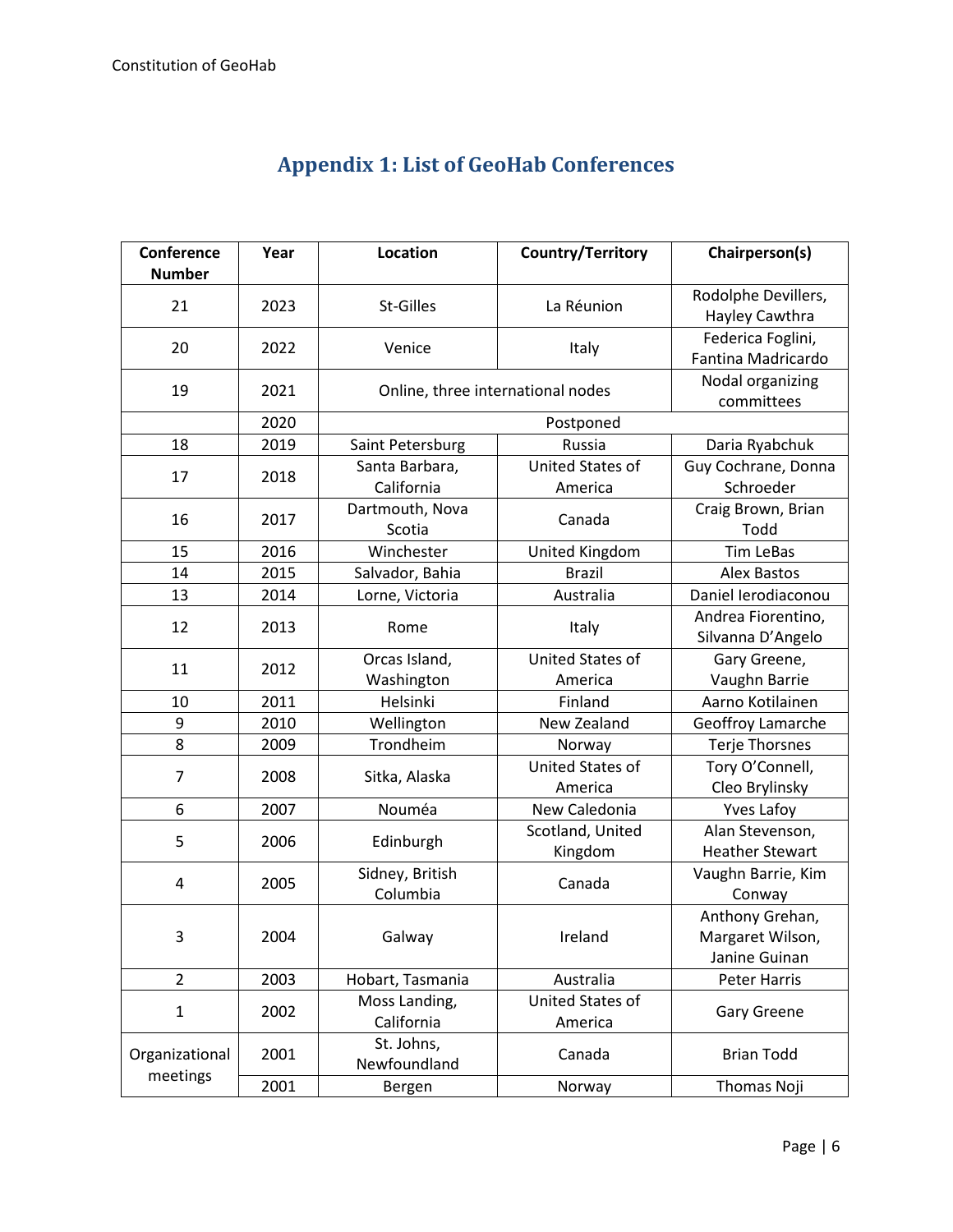| <b>Term</b> | President | <b>Executive</b><br><b>Director</b> | <b>Treasurer</b>      | <b>Upcoming</b><br>Conference<br>Chairperson(s) | <b>Past Conference</b><br>Chairperson(s) |
|-------------|-----------|-------------------------------------|-----------------------|-------------------------------------------------|------------------------------------------|
| 2025-2026   |           |                                     |                       | 2026 Chairperson                                | 2025 Chairperson                         |
| 2024-2025   |           |                                     |                       | 2025 Chairperson                                | 2024 Chairperson                         |
| 2023-2024   |           |                                     |                       | 2024 Chairperson                                | Rodolphe Devillers,<br>Hayley Cawthra    |
| 2022-2023   |           |                                     |                       | Rodolphe Devillers,                             | Federica Foglini,                        |
|             |           |                                     |                       | Hayley Cawthra                                  | Fantina Madricardo                       |
| 2021-2022   |           | Gary Greene <sup>1</sup>            | Guy                   | Federica Foglini,                               | Daria Ryabchuk                           |
|             |           |                                     | Cochrane <sup>2</sup> | Fantina Madricardo                              |                                          |

## **Appendix 2: Table of Executive Officers**

1. Filling in as ED due to role as President of CPC

2. Filling in the role of Treasurer until the first elections.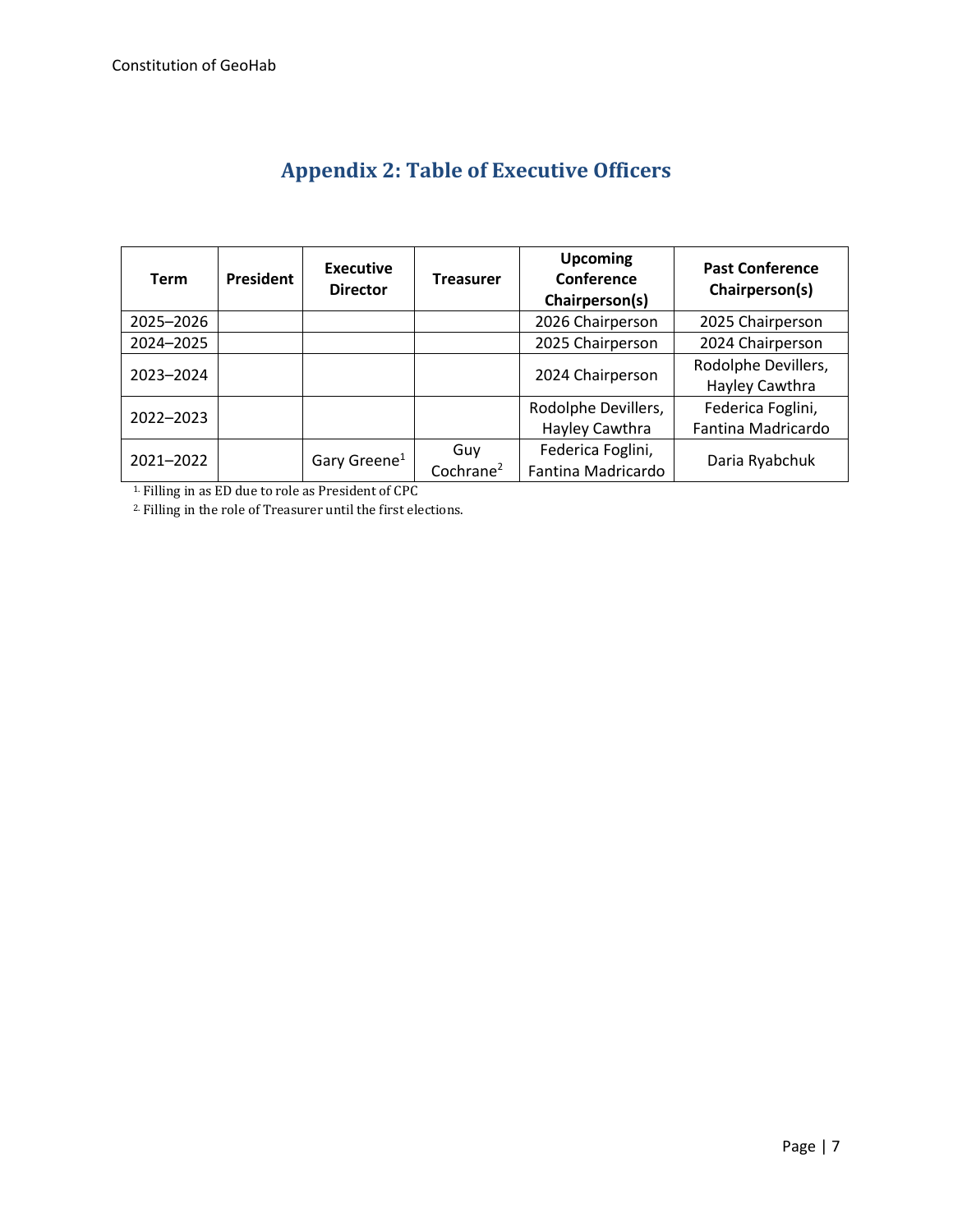## **Appendix 3: Guidelines for Organizing the Annual GeoHab Conference**

- **Guideline 1.** Committees: The Upcoming Conference Chairperson shall create a Local Organizing Committee and an International Scientific Committee separately or jointly. One person is to chair both committees. Sub-committees (*e.g.*, social, field trip) are established at the discretion of the LOC. A Student Selection Award Committee is set separately (see Guideline 10).
- **Guideline 2.** International Scientific committee: Each GeoHab conference should have an International Scientific Committee (ISC) to provide support and guidance to the current Chairperson for the conference and its overall scientific direction. Most importantly, the ISC is responsible for the review of all abstracts received for the upcoming conference. Because there is a large contingent of GeoHab participants available to sit on committees, it is recommended that members on the ISC (other than the Chairperson from the previous year) should not be members of the Ron McDowell Student Selection Award Committee. The size of the Scientific Committee is at the discretion of the current Conference Chairperson but should include at least: 1) two international GeoHab members with more than four years of experience in GeoHab;

2) the Chairperson of the previous year's conference; and

3) the Chairperson of the following year's conference.

- Guideline 3. Conference theme: The theme of the GeoHab conference is to be decided by the Local Organizing Committee after propositions from the Chairperson. The GeoHab Executive advises the LOC regarding the conference theme.
- **Guideline 4.** Session: A single session format is the norm for the GeoHab conference. To facilitate this format, the number of delegates should be approximately 150, with some flexibility depending on the capacity of the venue. Should numbers and demand grow beyond what is manageable, parallel sessions could be considered for parts of the conference, with approval of the Executive.
- **Guideline 5.** Social program: Traditionally, the social program has included a Monday evening icebreaker, a conference dinner (usually Wednesday), and a field trip on Friday. However, providing these is at the discretion of the LOC.
- **Guideline 6.** Website: The geohab.org website advertises the upcoming GeoHab conference. Each local organizing committee must create and manage their own conference website based on the template provided on geohab.org. They can opt to create their website on the geohab.org server or create their own domain. A link to the conference website should be provided as early as possible to the Website Committee and the CPC.
- **Guideline 7.** Registration Fees: Registration costs should be set to more than fully cover anticipated expenses for hosting the meeting. *Any surplus funds from the registration fees are deposited into the GeoHab reserve account managed by the Circum-Pacific Council*  (see Guideline 9).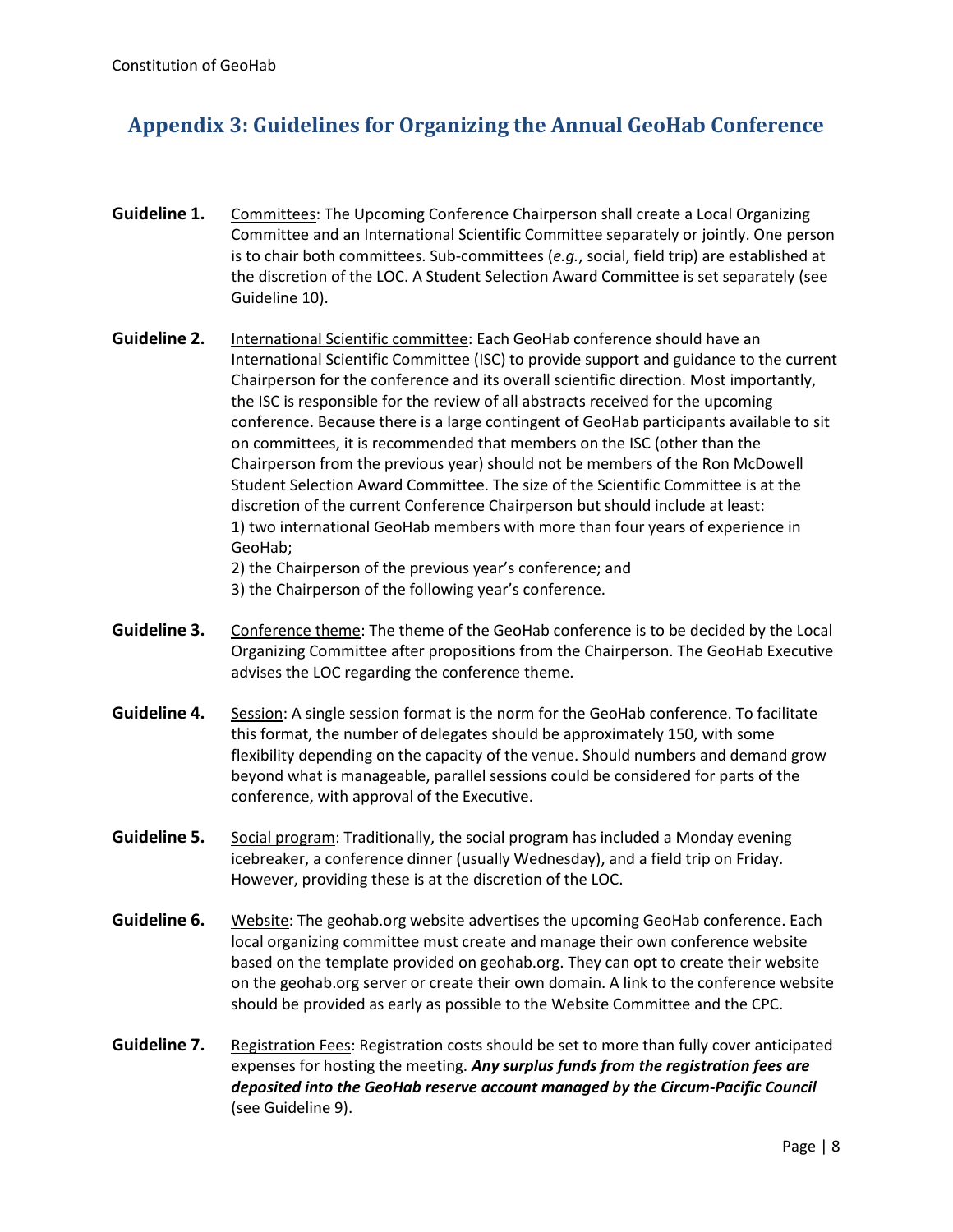- **Guideline 8.** Sponsorship: Each host is encouraged to seek sponsorship to reduce the delegates' registration costs and increase the budget for student support (see Guideline 10). Any surplus funds from the sponsorship fees are deposited into the GeoHab reserve account managed by the Circum-Pacific Council (see Guideline 9). Sponsorship funds are to be paid directly into the CPC account. This ensures that a surplus remains with CPC and avoids any tax on the transfer of the funds out of the host institution/country.
- **Guideline 9.** Budget: The LOC manages the budget for the conference. The Circum-Pacific Council, on behalf of GeoHab, will facilitate advance funding to the GeoHab conference account and student grants payment from the GeoHab reserve account. Any surplus funds from the GeoHab conference will be credited to the GeoHab reserve account held and managed by the Circum-Pacific Council, less 10%, for CPC accounting assistance. Reserve account funds are used to offset any unplanned expenditures in current or future conferences. A financial statement outlining total revenue, expenditures, and net position will be presented at the AGM by the GeoHab Treasurer or nominated representative and provided to the Executive and the LOC.

#### **Guideline 10.** Ron McDowell Student Selection Award Committee:

Each conference year, the Ron McDowell Student Selection Award Committee shall be established. The Past-conference Chairperson will preside over the student committee and will nominate the membership, which should not include members of the International Scientific Committee. This committee will review applications based on established criteria.

The intention of the student awards is to create opportunities for students of marine geological and biological habitat mapping to attend the GeoHab Conference. Earlystage students (BSc, MSc) are given preference, although PhD students are allowed. Students can be awarded the Ron McDowell Student Award only once; repeat awards are not considered. (Note: The objective of the Award is to introduce GeoHab to young early-stage students in the hope of enticing them to come back using *other funding sources* like supervisor's funding).

The budget annual support fund will be composed of existing GeoHab funds accumulated during prior conferences and funds based on expected upcoming revenue. The amount contributed from existing funds will be established each year as early as possible by the GeoHab Executive Committee, while the additional upcoming amount will be allocated at the discretion of the LOC based on expected sponsorship revenue and registration surplus funds. Note that a general limit of US \$10,000 has been deemed a reliable working figure for an annual support fund, although this amount can be revised at the discretion of the Student Committee, the LOC, and the GeoHab Treasurer.

The criteria for providing student grants are available on the GeoHab website. The stipend includes airfare (based on the lowest economy airfare) and a set lodging and miscellaneous expenses amount based on student hostel housing, and the few dinners that students are unable to obtain through the conference. The LOC of the conference is not to charge the awardees registration fee or conference dinner costs. However, the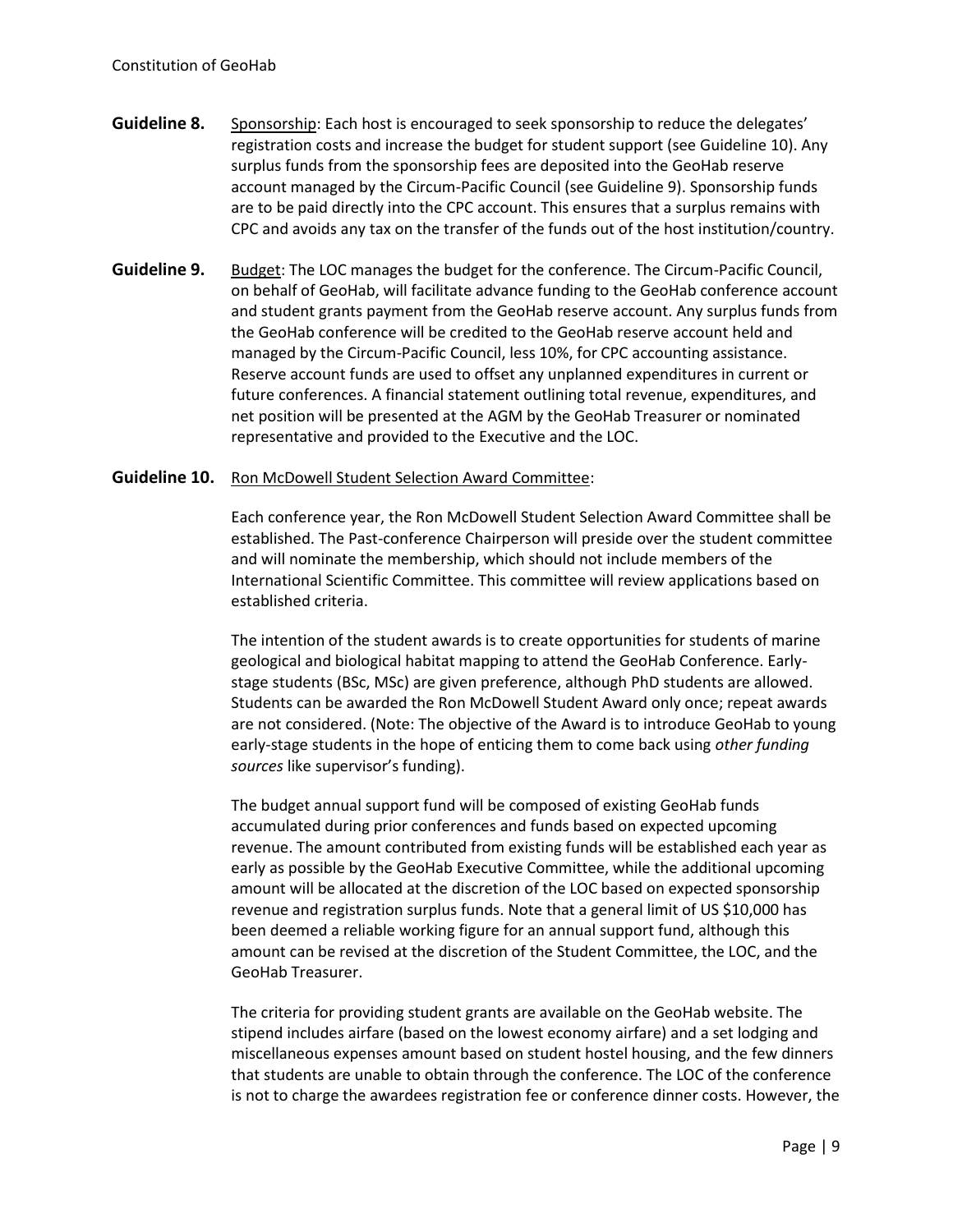Student Committee needs to let the LOC know early the approximate number of students that will be supported to ensure that these estimates are accounted for when determining the conference registration fee.

Field trips and workshops have always been supplementary and not funded from the student support fund, but the LOC can decide if they want to include the workshop at a reduced fee for the students.

**Guideline 11.** Email list: The email list supplied and managed by geohab.org must only be used for matters related directly to the production of the GeoHab conference. The security of GeoHab members' data is a priority of GeoHab, and the Organization must meet the regulatory requirements of European Union GDPR (General Data Protection Regulation) laws that came into effect on May 25<sup>th</sup>, 2018. GDPR is a complex area, and it has become clear to GeoHab that as a common community of interest, members and delegates can expect to continue to receive news content from GeoHab, which may include but is not limited to research, events, and workshops. Anyone can opt-out of the GeoHab mailing list at any time by following the instructions in the monthly mailing list confirmation emails issued. If members and delegates have any questions about how and why GeoHab processes personal data, they can contact GeoHab Executive Committee at any time.

#### Guideline 12. Selection of the GeoHab Host

- a. Expressions of interest to host a GeoHab conference, and selection of the next two locations (and their respective institutions), should be discussed at every AGM and appear in the Agenda in advance of the conference. Note that the proposed conference host (or their representative) is required to attend the two previous Conferences and Annual General Meetings prior to hosting.
- b. Expression of interest to host a GeoHab conference will be made at the AGM by the proponents employing a short (5-minute) presentation and noted in the minutes. The offer must appear in the minutes of the meeting.
- c. Preference will be given to a different continent each year: Africa, Asia, Australia–New Zealand, Oceania, Europe, South America, and North America. GeoHab will endeavour to target geographical "gaps" in participation to increase the exposure of the organization.
- d. Confirmation in writing of the conference host should be sent to the successful host by the GeoHab Executive Committee two years in advance and no more. Offers beyond the two-year period will be noted in the minutes but will not be considered a commitment.
- **Guideline 13.** In the case of several offers to host GeoHab for the same year, two years before the conference, a discussion should be held at the AGM to find a solution; if no solution is found, the Executive Committee will decide the casting vote.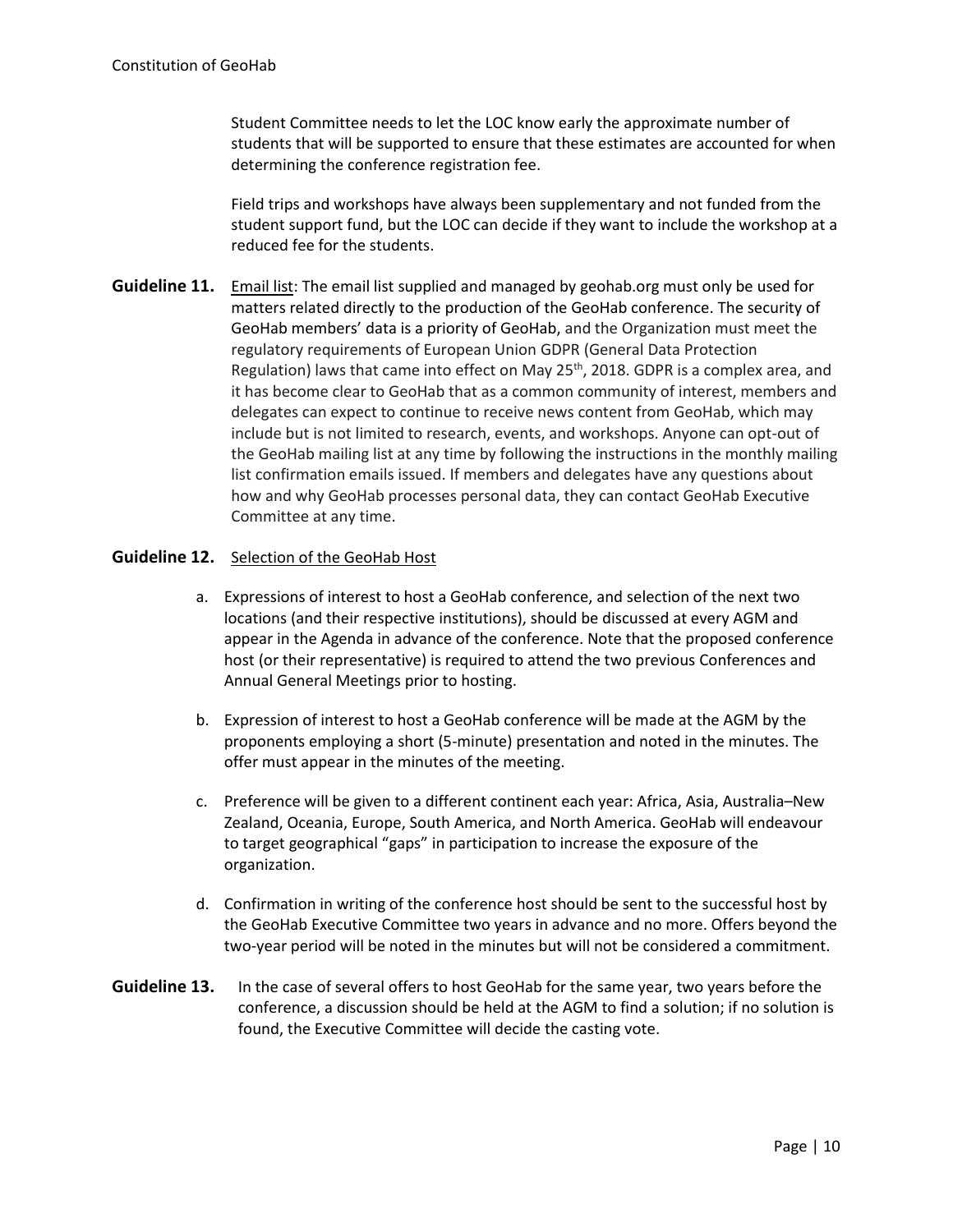## **Appendix 4: Annual General Meeting Agenda Format**

## **GeoHab 20XX Annual General Meeting**

#### Meeting metadata

- Time:
- Date:
- Location:

#### AGM administration

- Participant sign-up list circulated for inclusion in the minutes
- AGM Chairperson proposed from the floor and seconded
- AGM Rapporteur proposed from the floor and seconded
- Thanks extended to GeoHab Conference Chairperson(s)

#### Agenda

- Agenda displayed
- Adoption of agenda proposed and seconded

#### Review minutes of GeoHab 20XX-1 Annual General Meeting

- 20XX-1 Annual General Meeting minutes displayed
- Discussion of, and amendments to, 20XX-1 Annual General Meeting minutes
- Adoption of (amended) 20XX-1 Annual General Meeting minutes

#### Financial Report

- Treasurer to provide a digital copy of the financial report to rapporteur for inclusion in the minutes in a timely manner.
- Treasurer to provide display and verbal summary of financial report to the AGM attendees
- Discussion of the financial report

#### Student Support

• Chair of the Ron McDowell Student Selection Award Committee to provide a copy of the student selection report to rapporteur for inclusion in the minutes (Note: In the past, this chair has been the host of the *previous* conference and worked with the CPC Treasurer and President to set the funds available for support. The recommended working fund is \$10,000 per annum based on the surplus of the previous GeoHab meeting. The funds to be used for this purpose may fluctuate through time. GeoHab must avoid depleting its surplus by over-spending on student support; much of the funds on hand are for contingency purposes. For example, the funds on hand would be required to relieve GeoHab of debt should that unfortunate circumstance occur).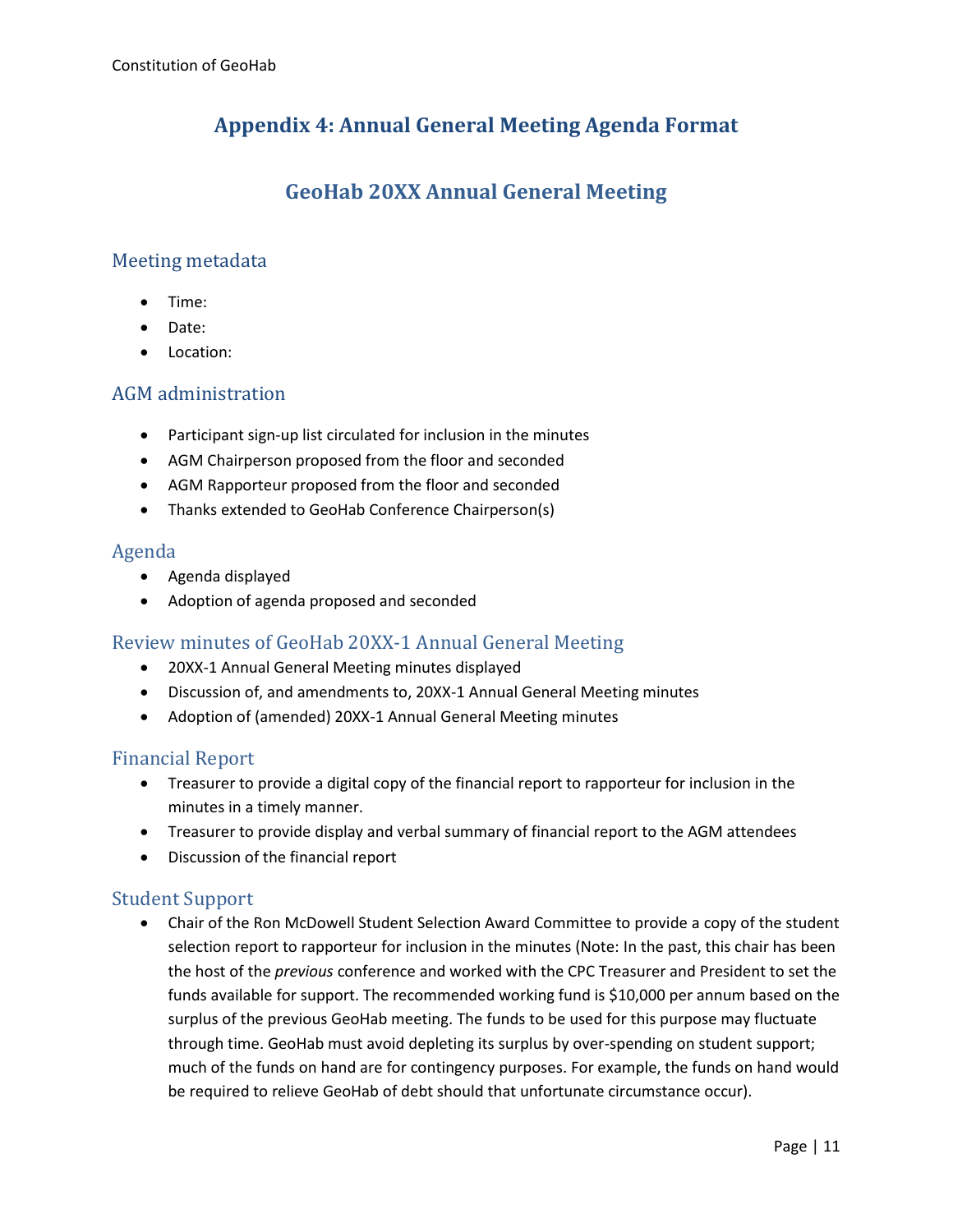- Chair of the Ron McDowell Student Selection Award Committee to provide display and verbal summary of student selection report to the AGM attendees
- Discussion of the student selection

#### GeoHab Websites

- Review and discussion of GeoHab website
- Review and discussion of GeoHab Conference website

#### **Publications**

• Review and discussion of any GeoHab-related publication in progress

#### Summary of GeoHab 20XX

- Conference Chairperson(s) to provide written and/or verbal summary of GeoHab Science Conference 20XX, including
	- o number of participants
	- o funds brought in
	- o funds expended
	- o problems encountered
	- o suggestions for future conferences
- Any details provided to the rapporteur should be included in the AGM minutes

#### Plans for GeoHab 20XX+1

- Identify location
- Identify Conference Chairperson(s)
- Verbal and visual presentation by Conference Chairpersons for GeoHab Science Conference 20XX+1
- Discussion
- Seek Monday workshop ideas and volunteers, if workshop to be included (Note: This should be initiated by the host(s) or LOC of the conference, but they should seek advice from others in the organization.
- Formal adoption of venue and Conference Chairperson(s) for GeoHab Science Conference 20XX+1

#### Proposals for GeoHab 20XX+2…

- Identify possible locations and years
- Identify Conference Chairperson(s) associated with possible locations and years
- GeoHab 20XX+2 should be prepared to provide a verbal and visual proposal
- Verbal and visual proposal can also be provided by GeoHab 20XX+3 and beyond

#### Other business

• Other business must be put forth prior to the adoption of the agenda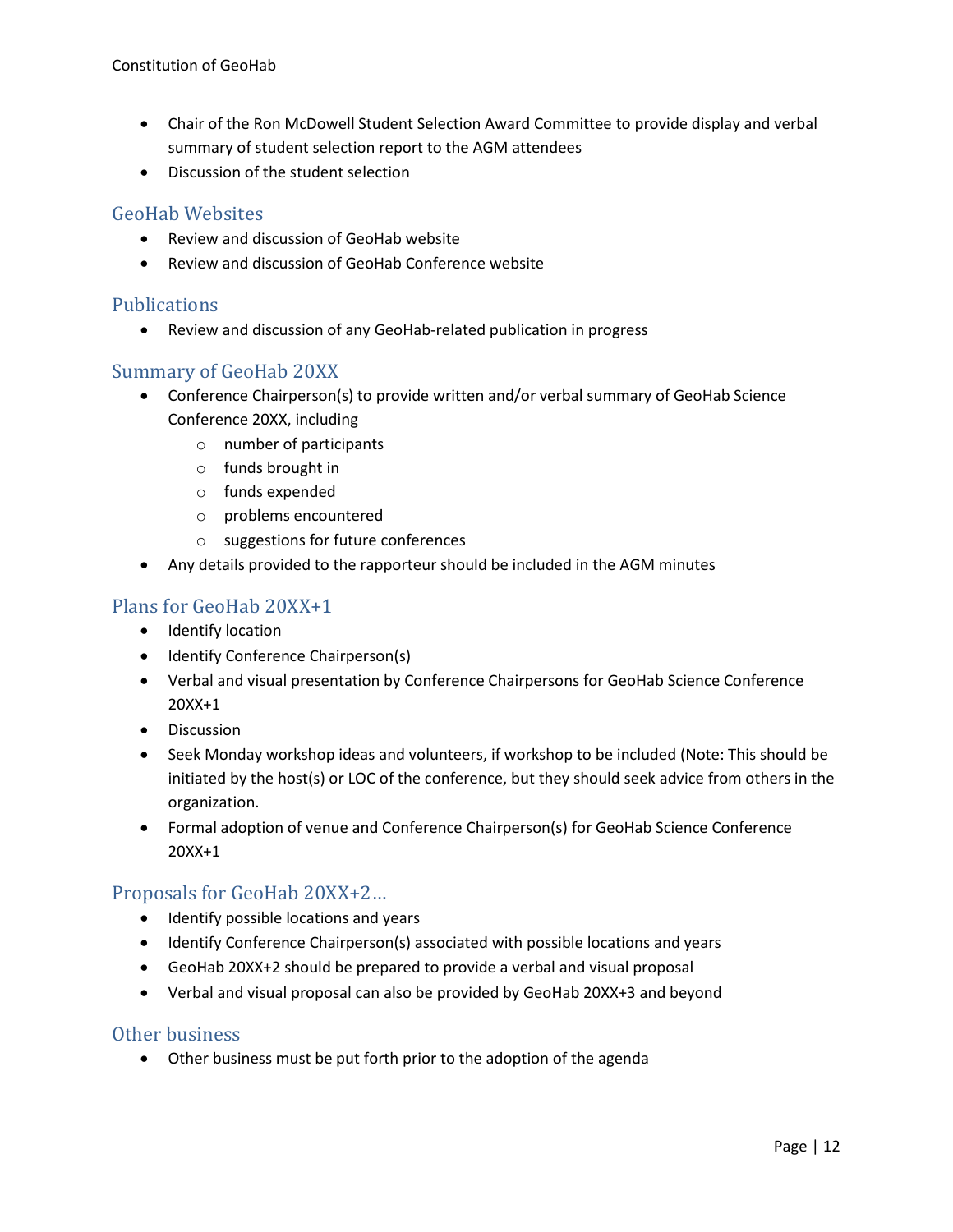## Closure of GeoHab 20XX Annual General Meeting

• Proposal and seconding of GeoHab 20XX Annual General Meeting to be concluded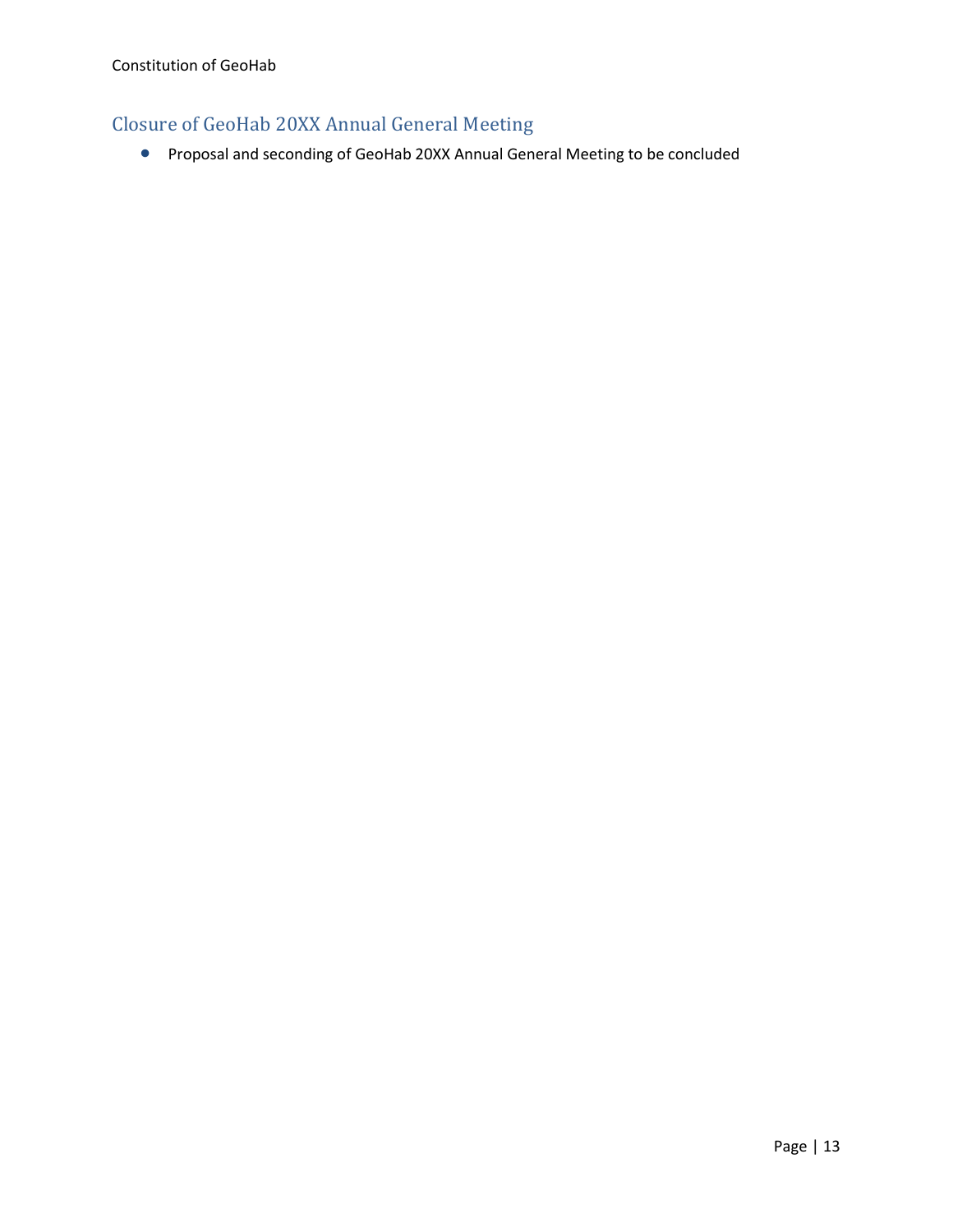|  |  | <b>Appendix 5: GeoHab 20XX International Scientific Committee</b> |
|--|--|-------------------------------------------------------------------|
|--|--|-------------------------------------------------------------------|

| Year | Chairperson(s)    | Member 1         | <b>Member 2</b>   | <b>Member 3</b> | <b>Member 4</b>    |
|------|-------------------|------------------|-------------------|-----------------|--------------------|
|      |                   |                  |                   |                 |                    |
|      | 2027              | 2026             | 2028              | Member with     | Member with        |
| 2027 | Chairperson       | Chairperson      | Chairperson       | minimum 4 years | minimum 4 years in |
|      |                   |                  |                   | in GeoHab       | GeoHab             |
|      | 2026              | 2025             | 2027              | Member with     | Member with        |
| 2026 | Chairperson       |                  | Chairperson       | minimum 4 years | minimum 4 years in |
|      |                   | Chairperson      |                   | in GeoHab       | GeoHab             |
|      | 2025              | 2024             | 2026              | Member with     | Member with        |
| 2025 | Chairperson       | Chairperson      | Chairperson       | minimum 4 years | minimum 4 years in |
|      |                   |                  |                   | in GeoHab       | GeoHab             |
|      | 2024              | Rodolphe         | 2025              | Member with     | Member with        |
| 2024 |                   | Devillers,       | Chairperson       | minimum 4 years | minimum 4 years in |
|      | Chairperson       | Hayley Hawthra   |                   | in GeoHab       | GeoHab             |
|      | Rodolphe          | Federica         | 2024              | Member with     | Member with        |
| 2023 | Devillers, Hayley | Foglini, Fantina |                   | minimum 4 years | minimum 4 years in |
|      | Hawthra           | Madricardo       | Chairperson       | in GeoHab       | GeoHab             |
|      | Federica Foglini, | Daria            | Rodolphe          | Member with     | Member with        |
| 2022 | Fantina           | Ryabchuk         | Devillers, Hayley | minimum 4 years | minimum 4 years in |
|      | Madricardo        | (2019)           | Hawthra           | in GeoHab       | GeoHab             |

# **Appendix 6: GeoHab 20XX Local Organizing Committee**

| Year | Chairperson(s)    | <b>Member 1</b> | <b>Member 2</b> | <b>Member 3</b> | <b>Member 4</b> |
|------|-------------------|-----------------|-----------------|-----------------|-----------------|
|      |                   |                 |                 |                 |                 |
| 2027 | 2027              |                 |                 |                 |                 |
|      | Chairperson       |                 |                 |                 |                 |
|      | 2026              |                 |                 |                 |                 |
| 2026 | Chairperson       |                 |                 |                 |                 |
| 2025 | 2025              |                 |                 |                 |                 |
|      | Chairperson       |                 |                 |                 |                 |
| 2024 | 2024              |                 |                 |                 |                 |
|      | Chairperson       |                 |                 |                 |                 |
|      | Rodolphe          |                 |                 |                 |                 |
| 2023 | Devillers, Hayley |                 |                 |                 |                 |
|      | Hawthra           |                 |                 |                 |                 |
| 2022 | Federica Foglini, |                 |                 |                 |                 |
|      | Fantina           |                 |                 |                 |                 |
|      | Madricardo        |                 |                 |                 |                 |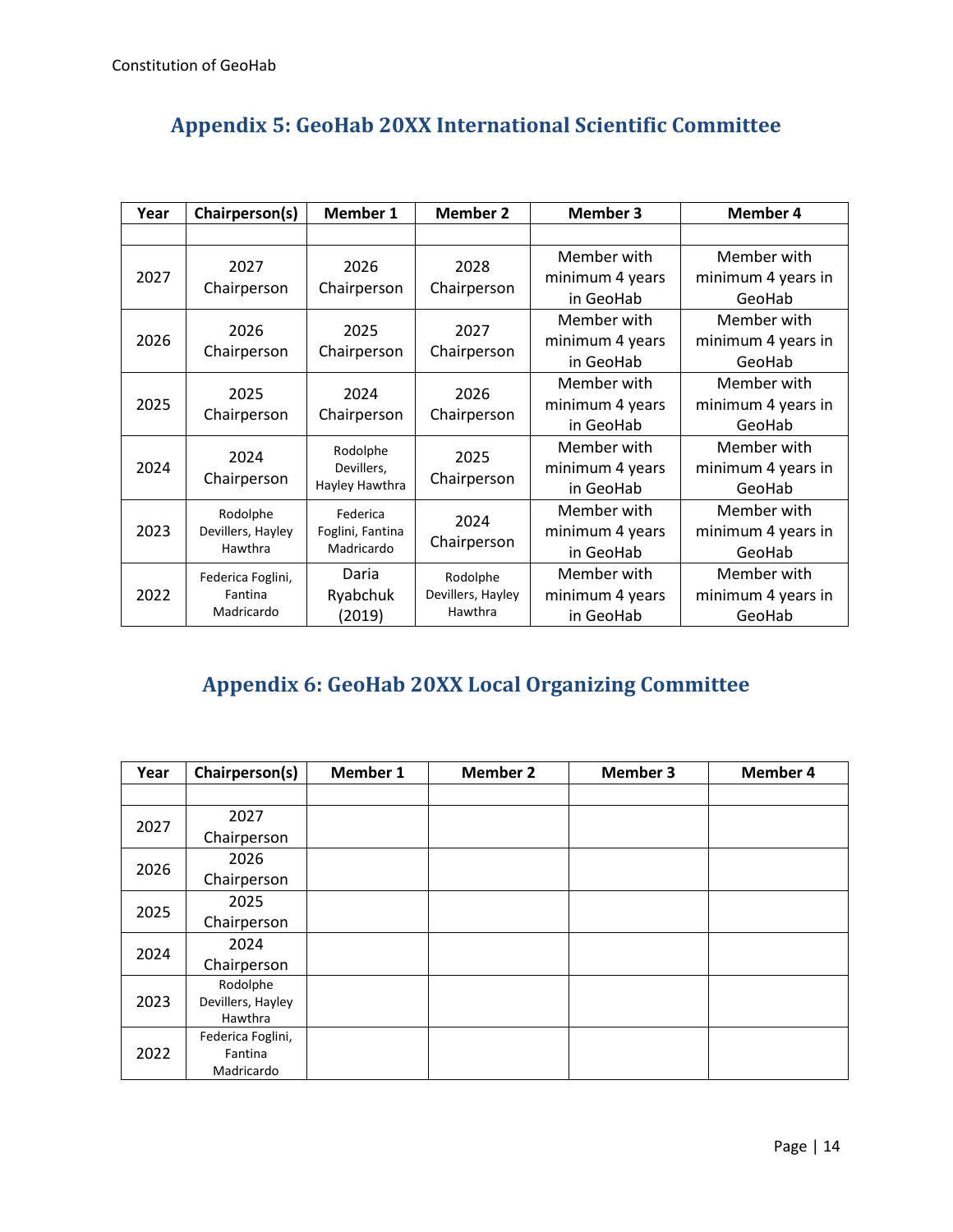# **Appendix 7: GeoHab 20XX Ron McDowell Student Selection Award Committee**

| Year | Chairperson(s)                          | <b>Member 1</b> | <b>Member 2</b> | <b>Member 3</b> | <b>Member 4</b> |
|------|-----------------------------------------|-----------------|-----------------|-----------------|-----------------|
|      |                                         |                 |                 |                 |                 |
| 2027 | 2026 Chairperson                        |                 |                 |                 |                 |
| 2026 | 2025 Chairperson                        |                 |                 |                 |                 |
| 2025 | 2024 Chairperson                        |                 |                 |                 |                 |
| 2024 | Rodolphe Devillers,<br>Hayley Hawthra   |                 |                 |                 |                 |
| 2023 | Federica Foglini,<br>Fantina Madricardo |                 |                 |                 |                 |
| 2022 | Daria Ryabchuk                          |                 |                 |                 |                 |